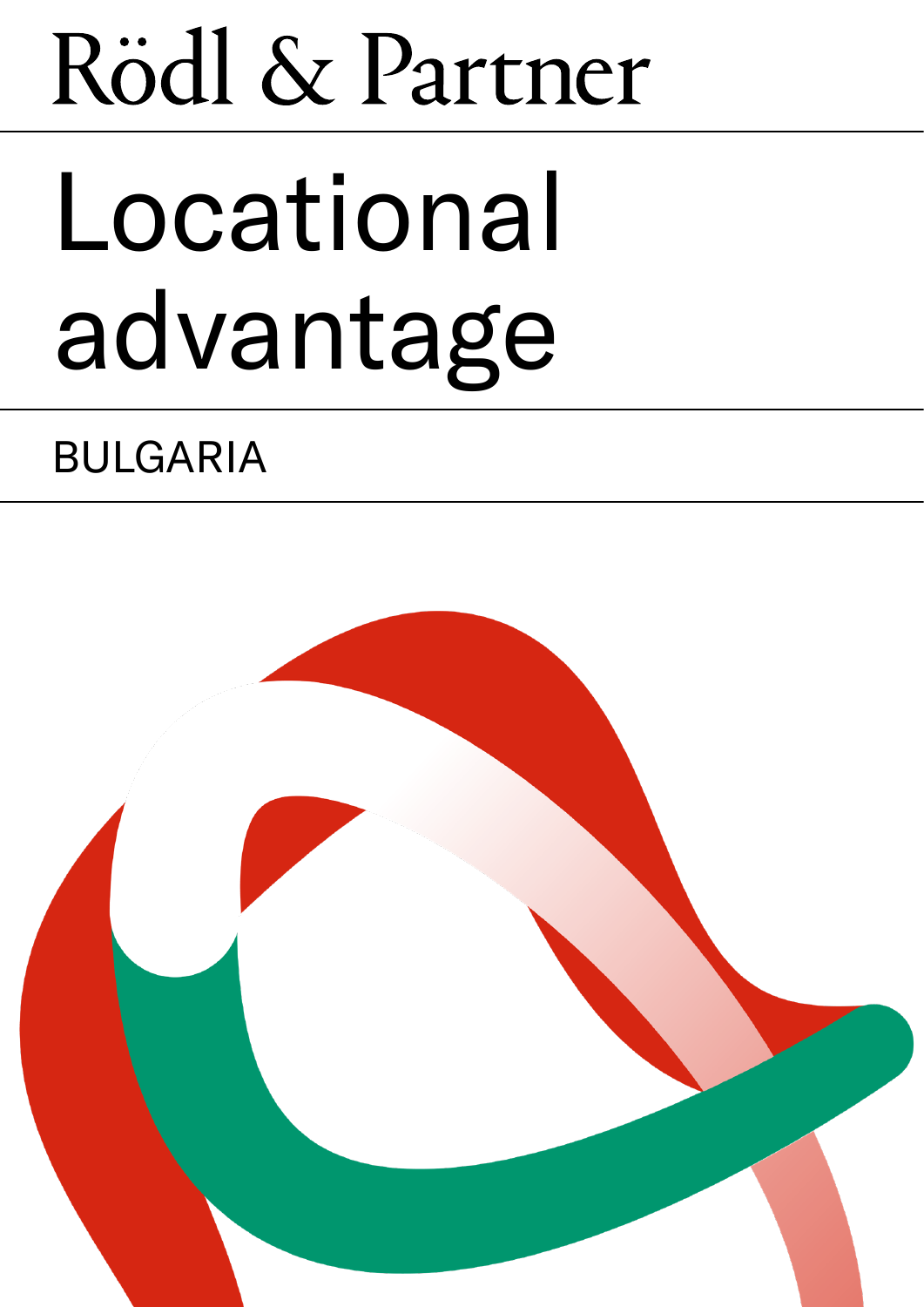## Locational advantage

"The strategic importance of Bulgaria results from its geographical position. As a link between Central and Eastern Europe and the Middle East, Bulgaria has become an indispensable element of international cooperation in the context of cross-boarder trade. The location advantage becomes strongly obvious if the different aspects of professional consultation and examination are closely interlinked. Our clients appreciate this added value."

Rödl & Partner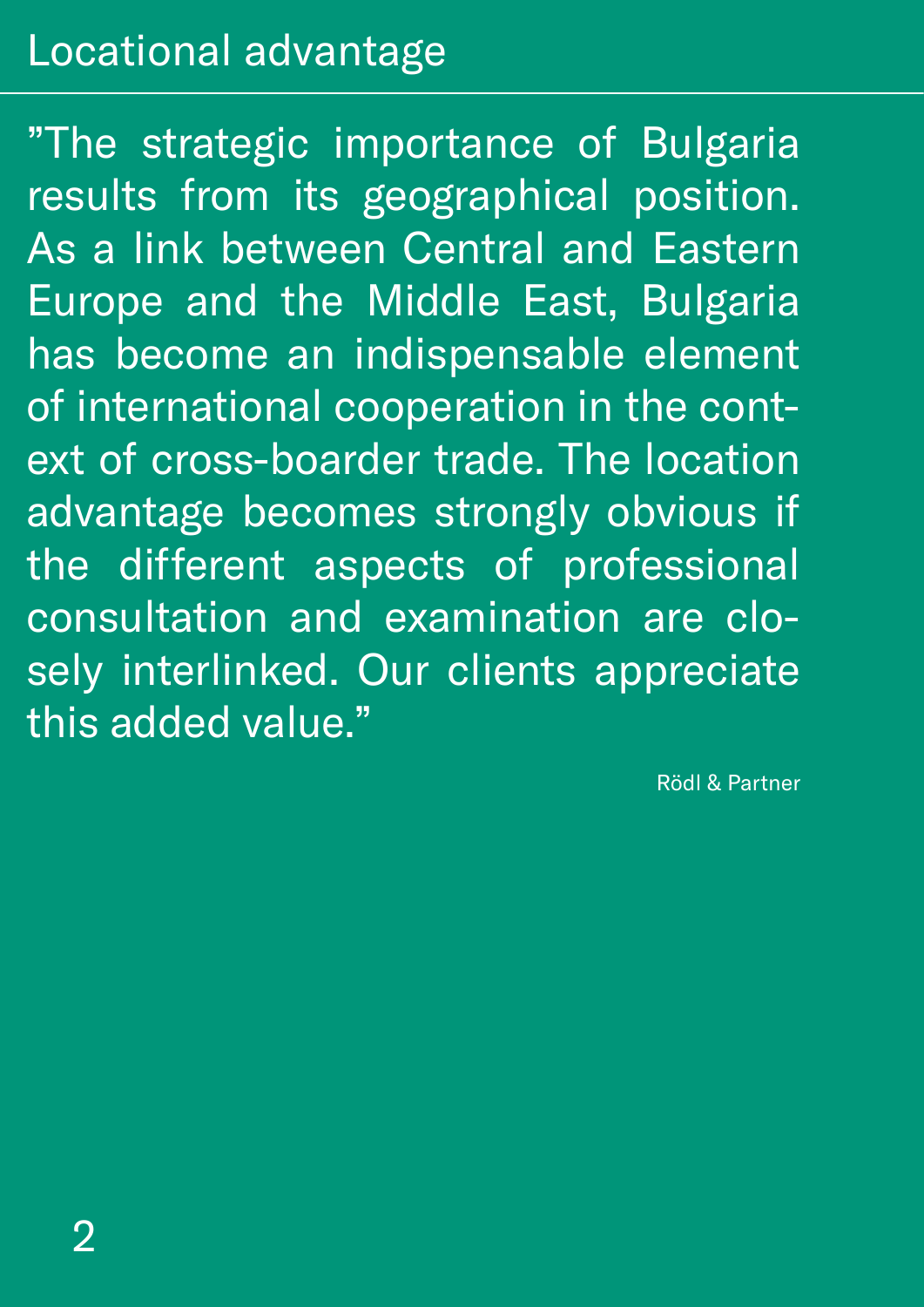After the severe economic and banking crisis of mid-1990s, Bulgaria needed quite a long time to regain its economic stability. A clear trend change came as late as 2001. The result: the EU's 2002 progress report assessed Bulgaria for the first as a functioning market economy, ensuring its EU accession in 2007.

Low inflation rates on one hand and sustained growth rates on the other will support the country's further stabilisation in the near future. Creating a healthy economic policy and encouraging foreign direct investment are presently the country's top political objectives.

Rödl & Partner provides advisory services to its clients in Bulgaria from two locations. Since 2007 we are represented through our office in Sofia, the most populated city in Bulgaria and also the country's most important commercial centre. Rödl & Partner is active in Plovdiv – the city of the Seven Hills – since 2009 and therefore knows the advantages of this location. Not only the renowned International Fair Plovdiv has been an important driving force behind the city's economy. Also a well-developed rail and road transport network, as well as an international airport ensure optimum conditions for trade and commerce.

Our local teams of Bulgarian and German experts provide comprehensive advice on all issues related to accounting, law, audit services and taxation.

Due to our longstanding presence in Bulgaria, we are well-versed with the specific challenges and opportunities of the local market and specialise in supporting investors in doing business in Bulgaria.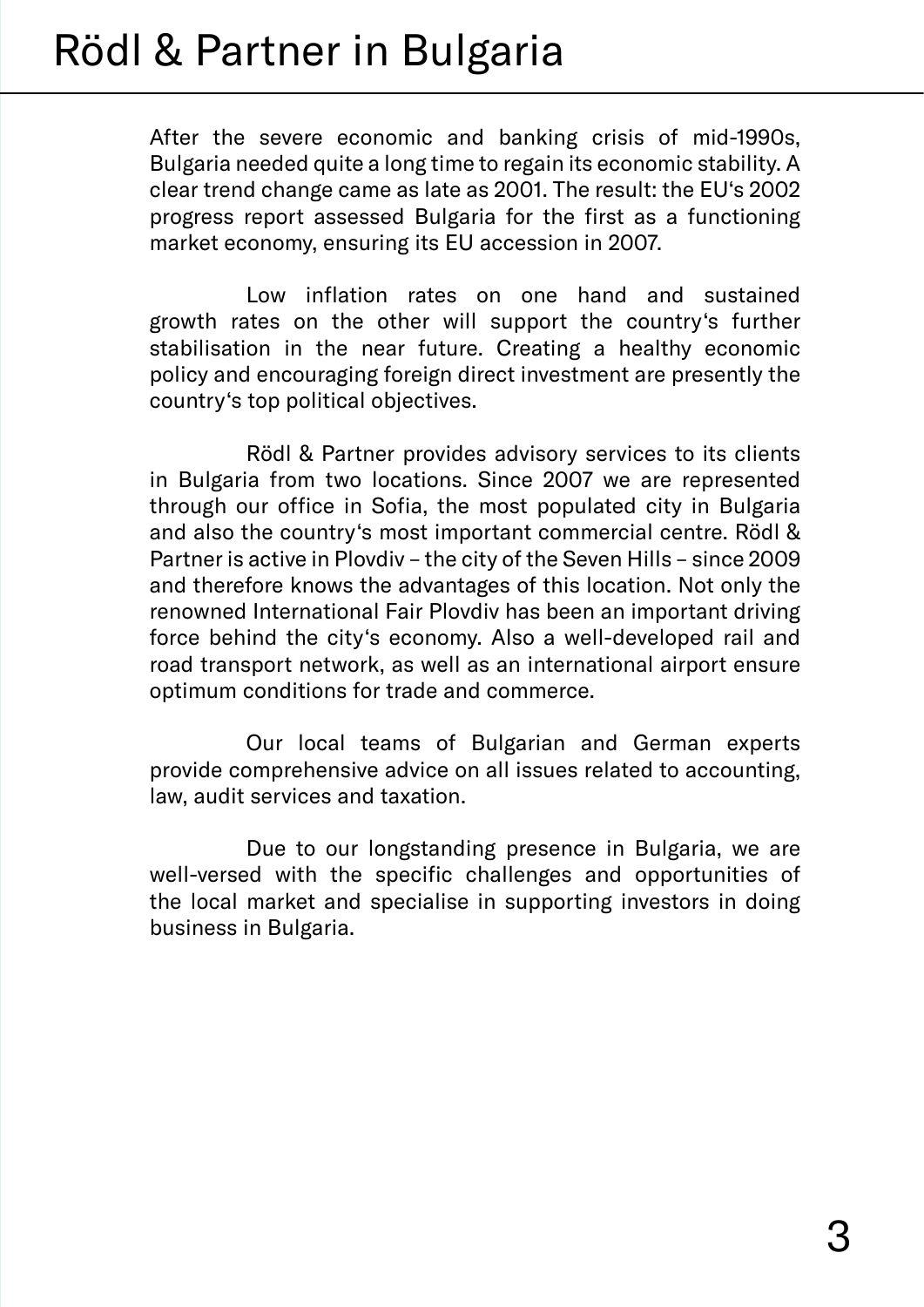

4<br>4<br>7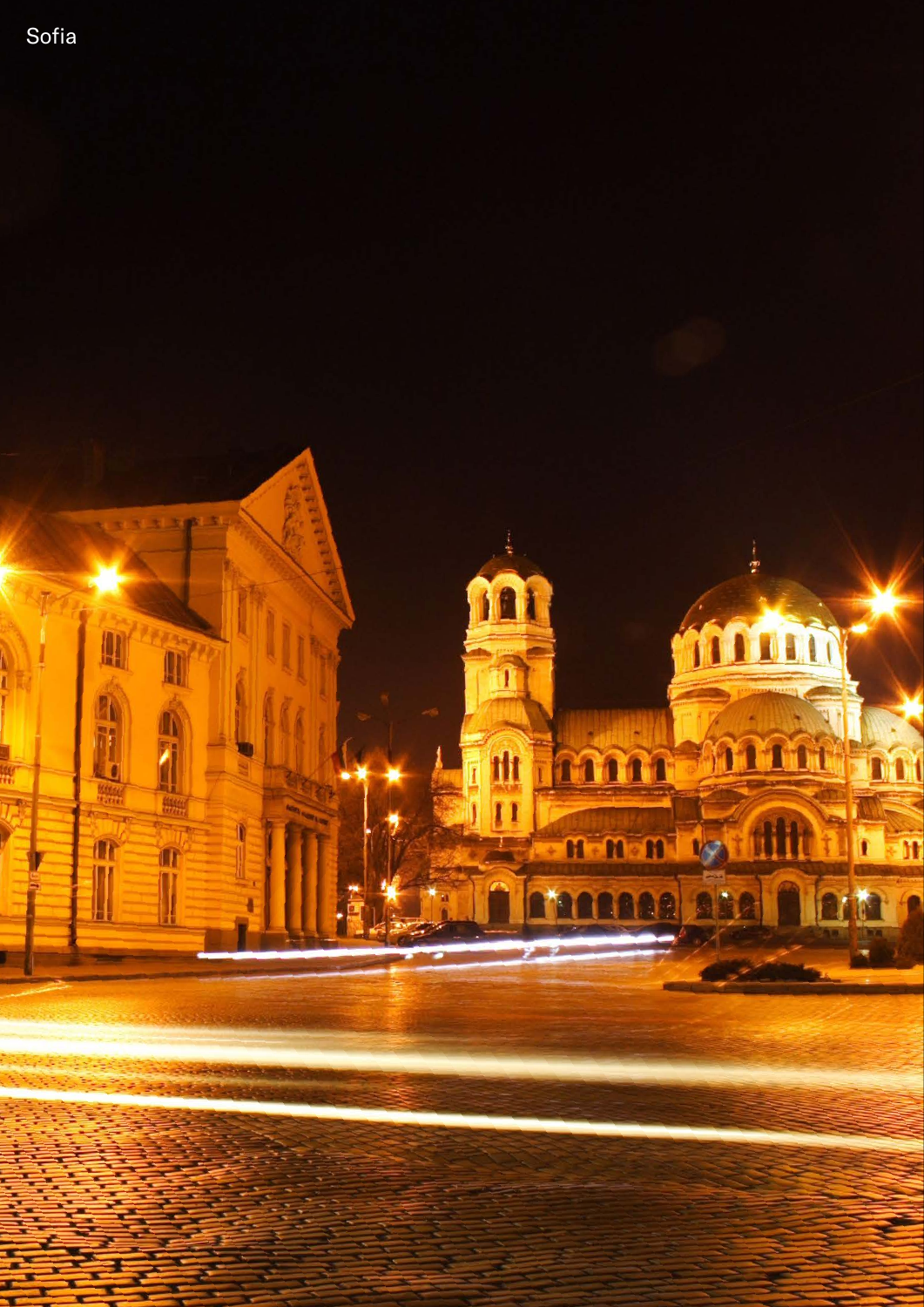Our offices in Sofia and Plovdiv offer the following advisory services:

#### LEGAL

- Company foundation
- Acquisition and sales of companies and shares
- Joint venture agreements
- Legal due diligence
- Drafting of contracts under company law, labour law, trade law, purchase and rental law
- Drafting of employment and secondment contracts
- Transactions and restructuring measures in real property sector
- Public law

#### TAX

- Domestic and international tax structuring
- Permanent establishments
- Expatriate consulting
- Tax due diligence
- Assistance in tax audits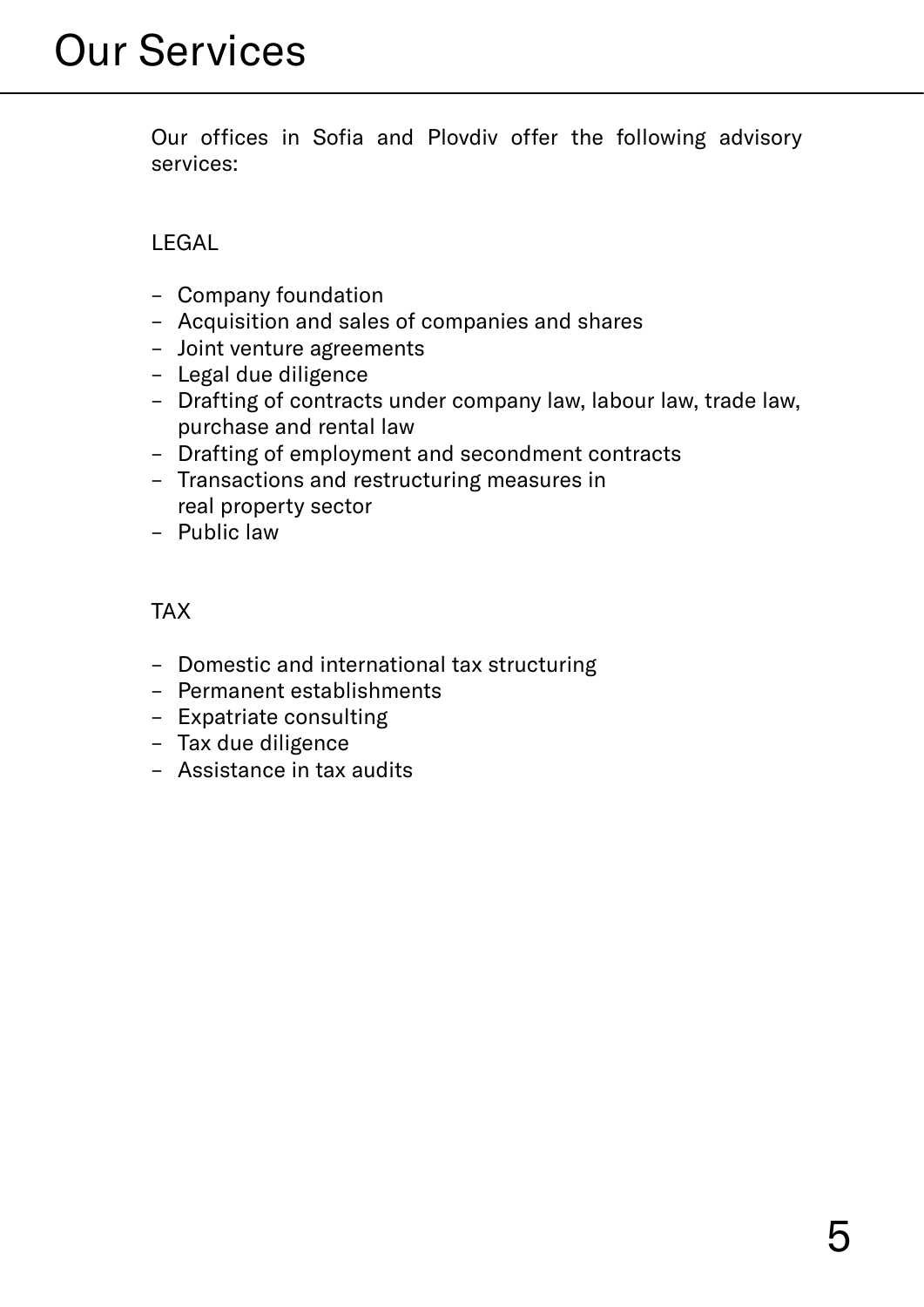### AUDIT

- Audit of local annual financial statements in accordance with Bulgarian accounting standards (HB I)
- Audit of local annual financial statements in accordance with IFRS / HGB (HB II)
- Fraud audits and special audits
- Limited Review of companies not subject to statutory audit

#### **OUTSOURCING**

- Financial accounting
- Payroll accounting
- Advice on tax returns
- Reporting, controlling
- Handling of payments
- Preparing reports in accordance with International Accounting Standards (IAS)
- Financial due diligence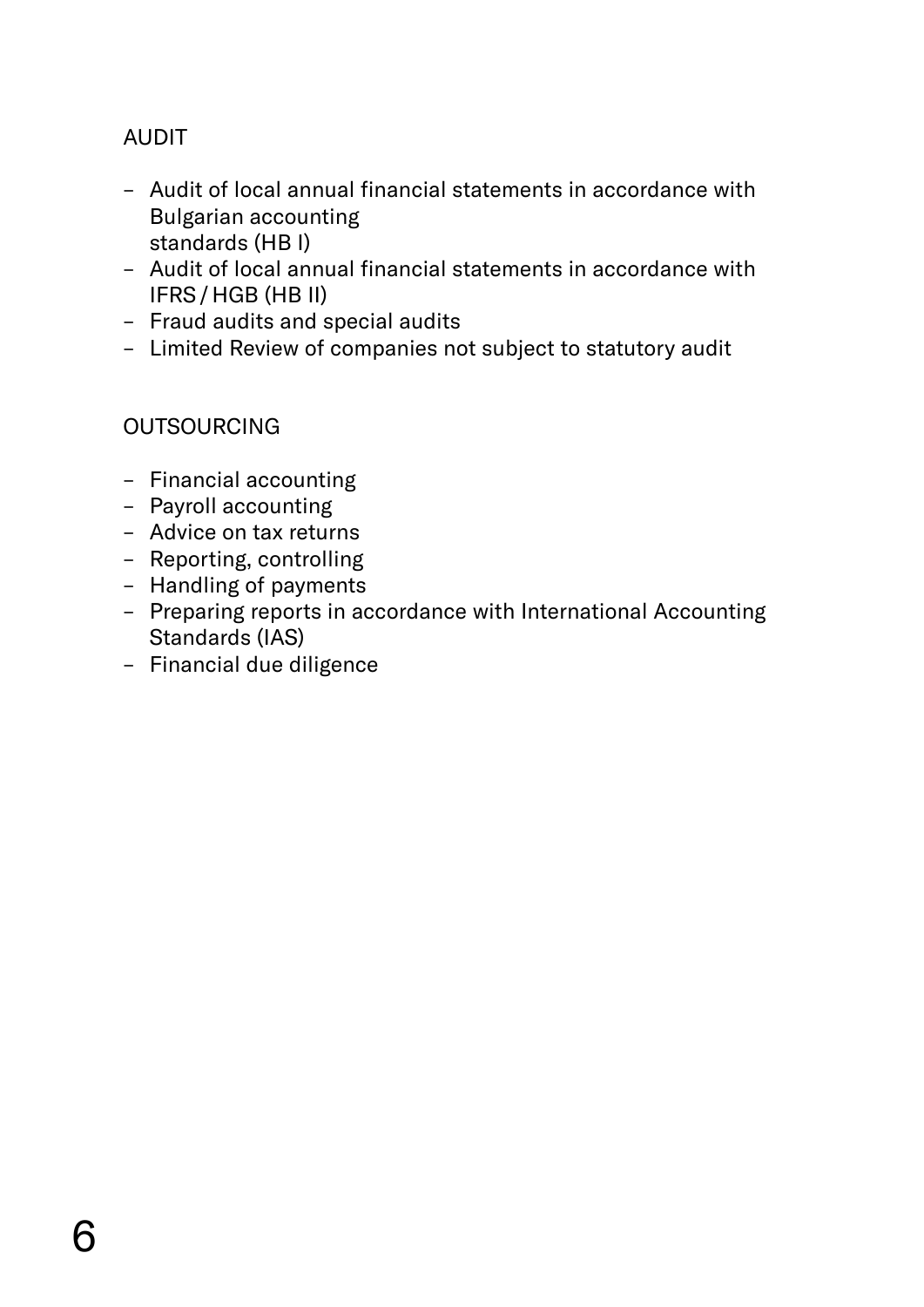

複

n in i

 $\overline{\mathbf{m}}$ 

THE CH

Hgh

**Ting** 

iň

**Cum** 

TENTER

A

FRIT

ī Ō

 $\overline{r}$ 

n

TEUR

四

**CAT A** 

THE N

THE R

Г

m

7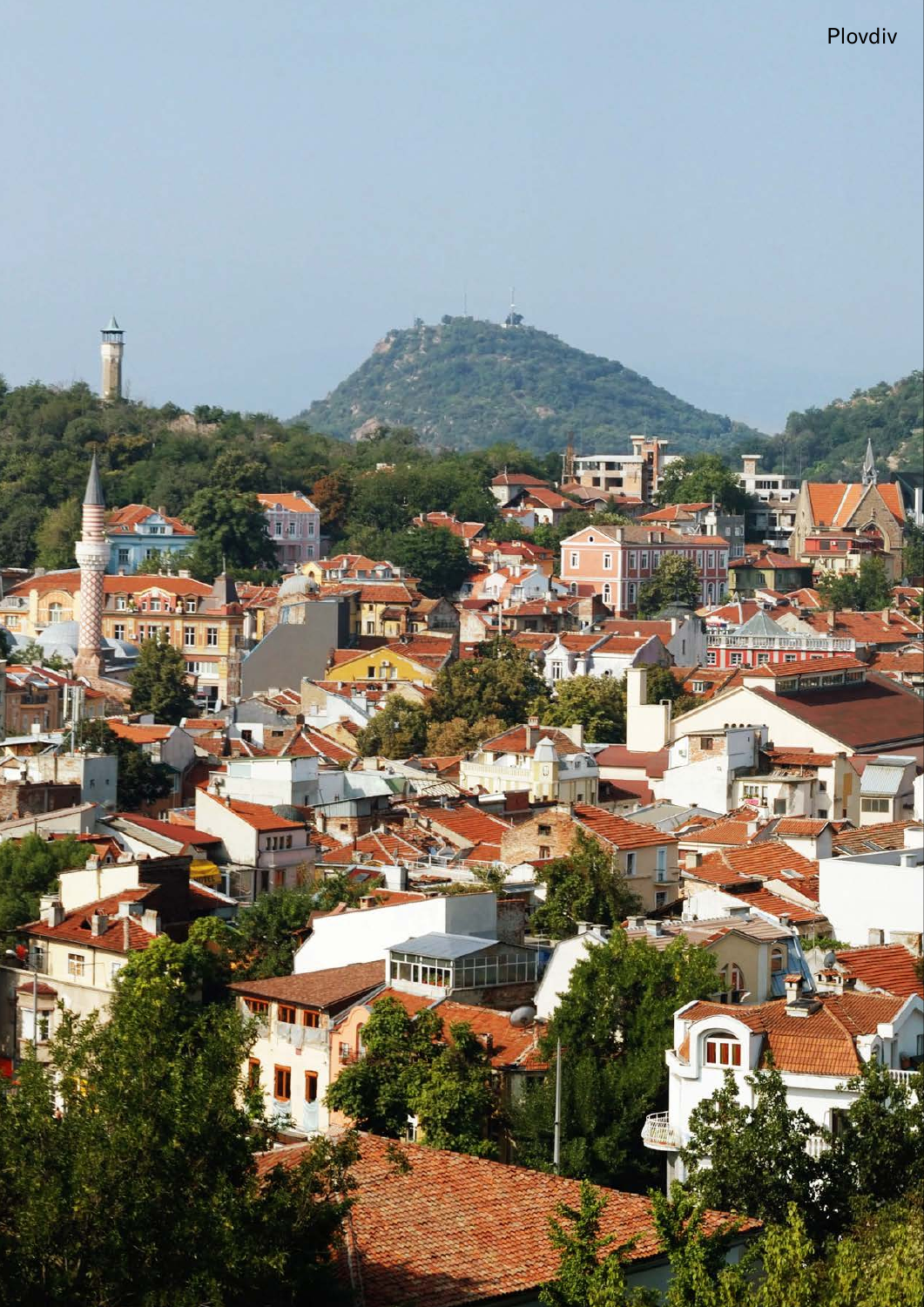As attorneys, tax advisers, management and IT consultants and auditors, we are present with 107 own offices in 50 countries. Worldwide, our clients trust our 5,260 colleagues.

The history of Rödl & Partner goes back to its foundation as a solo practice in 1977 in Nuremberg. Our aspiration to be on hand wherever our internationally-active clients are led to the establishment of our first, own offices, commencing with Central and Eastern Europe in 1991. Alongside market entry in Asia in 1994, the opening of offices in further strategic locations followed, in Western and Northern Europe in 1998, USA in 2000, South America in 2005 and Africa in 2008.

Our success has always been based on the success of our German clients: Rödl & Partner is always there where its clients see the potential for their business engagement. Rather than create an artificial network of franchises or affiliates, we have chosen to set up our own offices and rely on close, multidisciplinary and crossborder collaboration among our colleagues. As a result, Rödl  & Partner stands for international expertise from a single source.

Our conviction is driven by our entrepreneurial spirit that we share with many, but especially German family-owned companies. They appreciate personal service and value an advisor they see eye to eye with.

Our 'one face to the client' approach sets us apart from the rest. Our clients have a designated contact person who ensures that the complete range of Rödl & Partner services is optimally employed to the client's benefit. The 'caring partner' is always close at hand; they identify the client's needs and points to be resolved. The 'caring partner' is naturally also the main contact person in critical situations.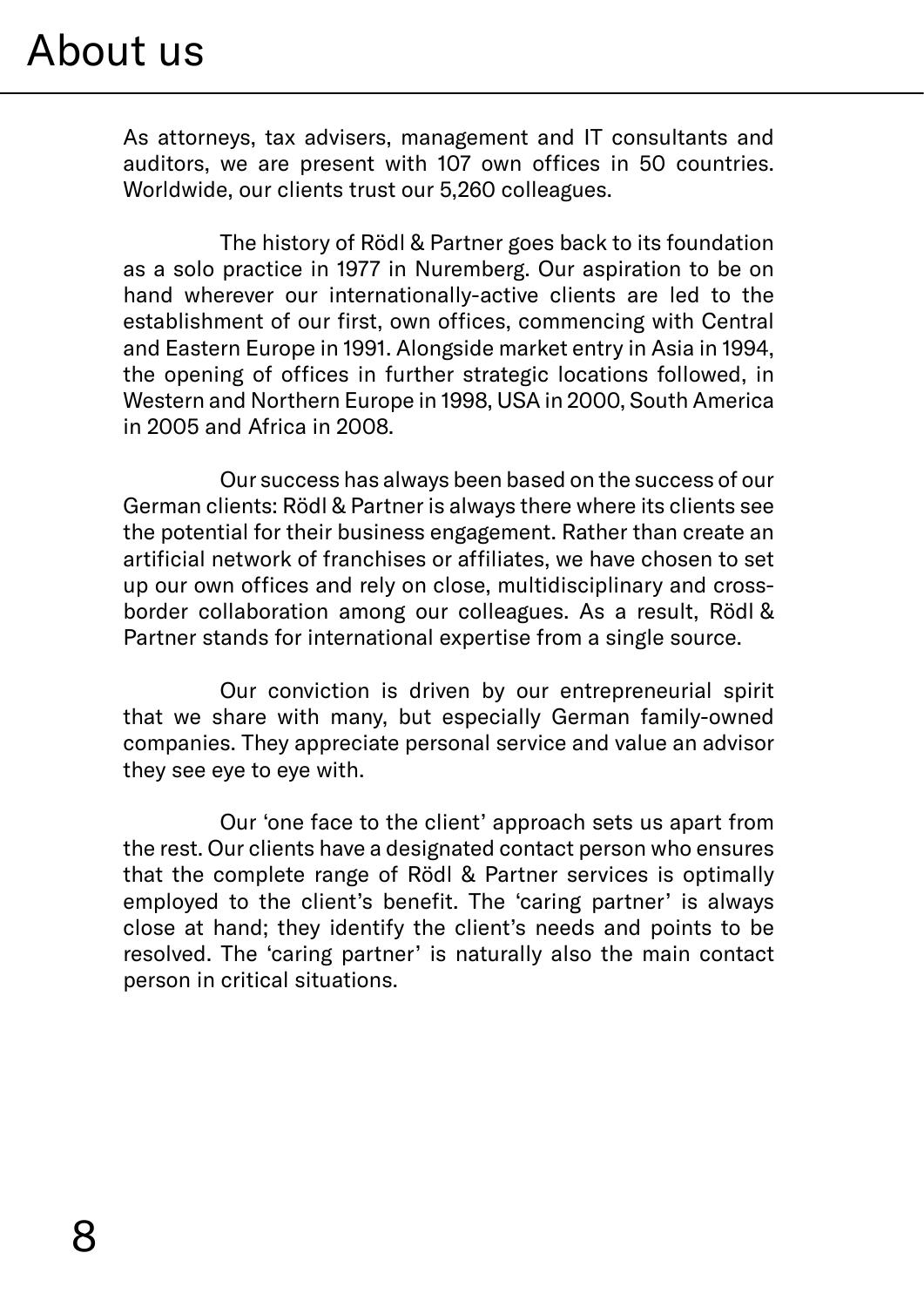We also stand out through our corporate philosophy and client care, which is based on mutual trust and long-term orientation. We rely on renowned specialists who think in an interdisciplinary manner, since the needs and projects of our clients cannot be confined to individual professional disciplines. Our one-stop-shop concept is based on a balance of expertise across the individual service lines, combining them seamlessly in multidisciplinary teams.

#### WHAT SETS US APART

Rödl & Partner is not a collection of accountants, auditors, attorneys, management and tax consultants working in parallel. We work together, closely interlinked across all service lines. We think from a market perspective, from a client's perspective, where a project team possesses all the capabilities to be successful and realise our client's goals.

Our interdisciplinary approach is not unique, nor is our global reach or our particularly strong presence among family businesses. It is the combination that cannot be found anywhere else – a firm that is devoted to comprehensively supporting German businesses, wherever in the world they might be.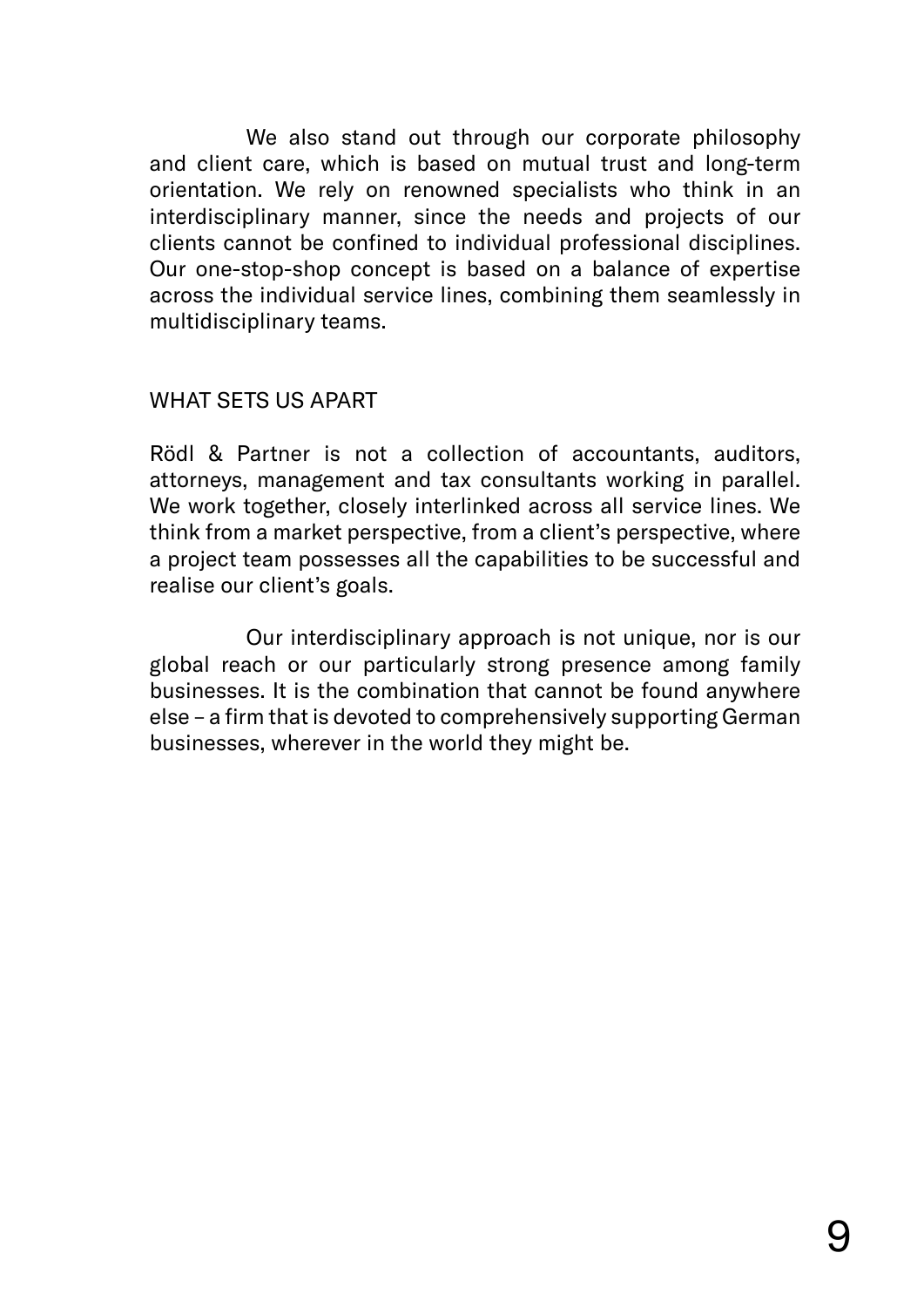## **Contact**

### IN BULGARIA **IN GERMANY**

## **O** SOFIA

MINKO KARATCHOMAKOV Partner

Serdika Offices Bul. Sitnyakovo 48 6th floor 1505 Sofia

T +359 2 8182 770 sofia@roedl.com

## **O** PLOVDIV

MINKO KARATCHOMAKOV Partner

Pobeda Strasse 31 4000 Plovdiv

T +359 2 8182 770 minko.karatchomakov@roedl.com

## O NUREMBERG

PROF. DR. PETER BÖMELBURG Geschäftsführender Partner

Äußere Sulzbacher Straße 100 90491 Nürnberg

T +49 911 9193 2100 peter.boemelburg@roedl.com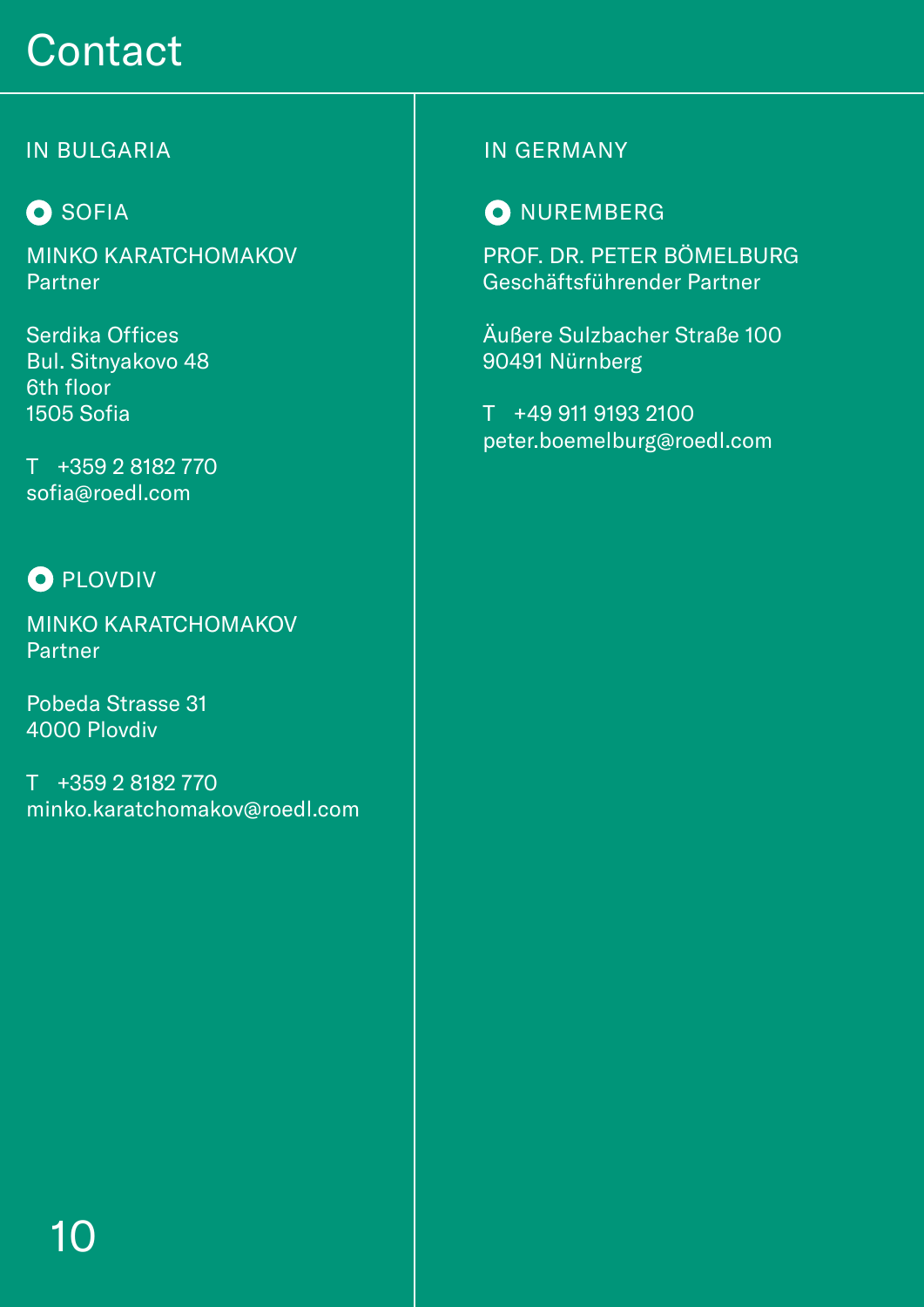